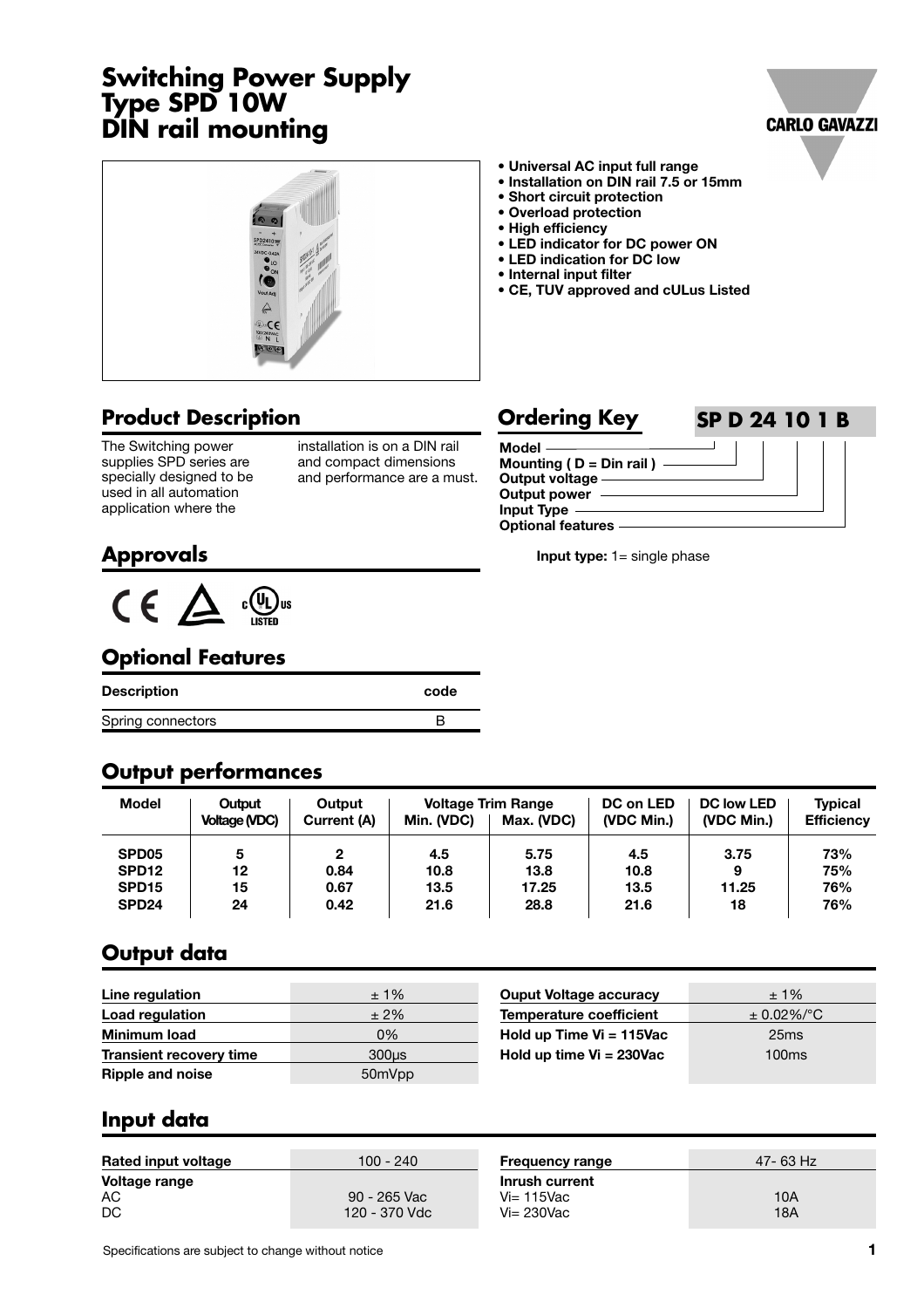

#### **Controls and Protections**

| Overload          | $110 - 135%$         | <b>Overvoltage Protection</b> | $125 - 145\%$ |
|-------------------|----------------------|-------------------------------|---------------|
| <b>Input Fuse</b> | T2A/250Vac internal* | <b>Output Short Circuit</b>   | Hiccup mode   |

# **General data (@ nominal line, full load, 25°C )**

| <b>Ambient temperature</b>                      | $-10^{\circ}$ C to 71 $^{\circ}$ C | Swit |
|-------------------------------------------------|------------------------------------|------|
| Derating ( $>60^{\circ}$ C to +71 $^{\circ}$ C) | $3\%/°C$                           | MTB  |
| <b>Ambient humidity</b>                         | 20 - 95%RH                         | Case |
| <b>Storage</b>                                  | $-25^{\circ}$ C to $+85^{\circ}$ C | Dime |
| <b>Protection degree</b>                        | <b>IP20</b>                        | Weig |
| Cooling                                         | Free air convection                |      |

| Switching frequency  | 100kHz                      |
|----------------------|-----------------------------|
| MTBF (MIL-HDBK-217F) | 787,000h                    |
| Case material        | Plastic: PC, UL94-V0        |
| Dimensions L x W x D | $90 \times 22.5 \times 115$ |
| Weight               | 120g                        |

# **Approvals and EMC**

| Insulation voltage I / O<br><b>Insulation resistance</b> | 3.000Vac<br>100Mohm                                      | CЕ | EN50081-1 / EN55022<br>Class B                    |
|----------------------------------------------------------|----------------------------------------------------------|----|---------------------------------------------------|
| $UL$ / $cUL$                                             | UL508, UL60950-1,<br><b>UL1310 Class 2</b><br>Recognised |    | EN50082-1 / EN55024<br>EN61000-3-2<br>EN61000-3-3 |
| <b>TUV</b>                                               | EN60950-1                                                |    |                                                   |

**\* fuse not replaceable by user**

### **Block diagrams**



# **Pin assignement and front controls**

| Pin No.      | <b>Designation</b> | <b>Description</b>                                   |
|--------------|--------------------|------------------------------------------------------|
|              | V+                 | Positive output terminal                             |
| $\mathbf{2}$ | v-                 | Negative output terminal                             |
| З            | <b>GND</b>         | Ground terminal to minimise High frequency emissions |
| 4            | N                  | Neutral input (no polarity with DC input)            |
| 5            |                    | Phase input (no polarity with DC input)              |
|              | Vout ADJ.          | Trimmer for fine output voltage adjustment           |
|              | <b>ON</b>          | DC output ready LED                                  |
|              | LO                 | DC low indicator LED                                 |